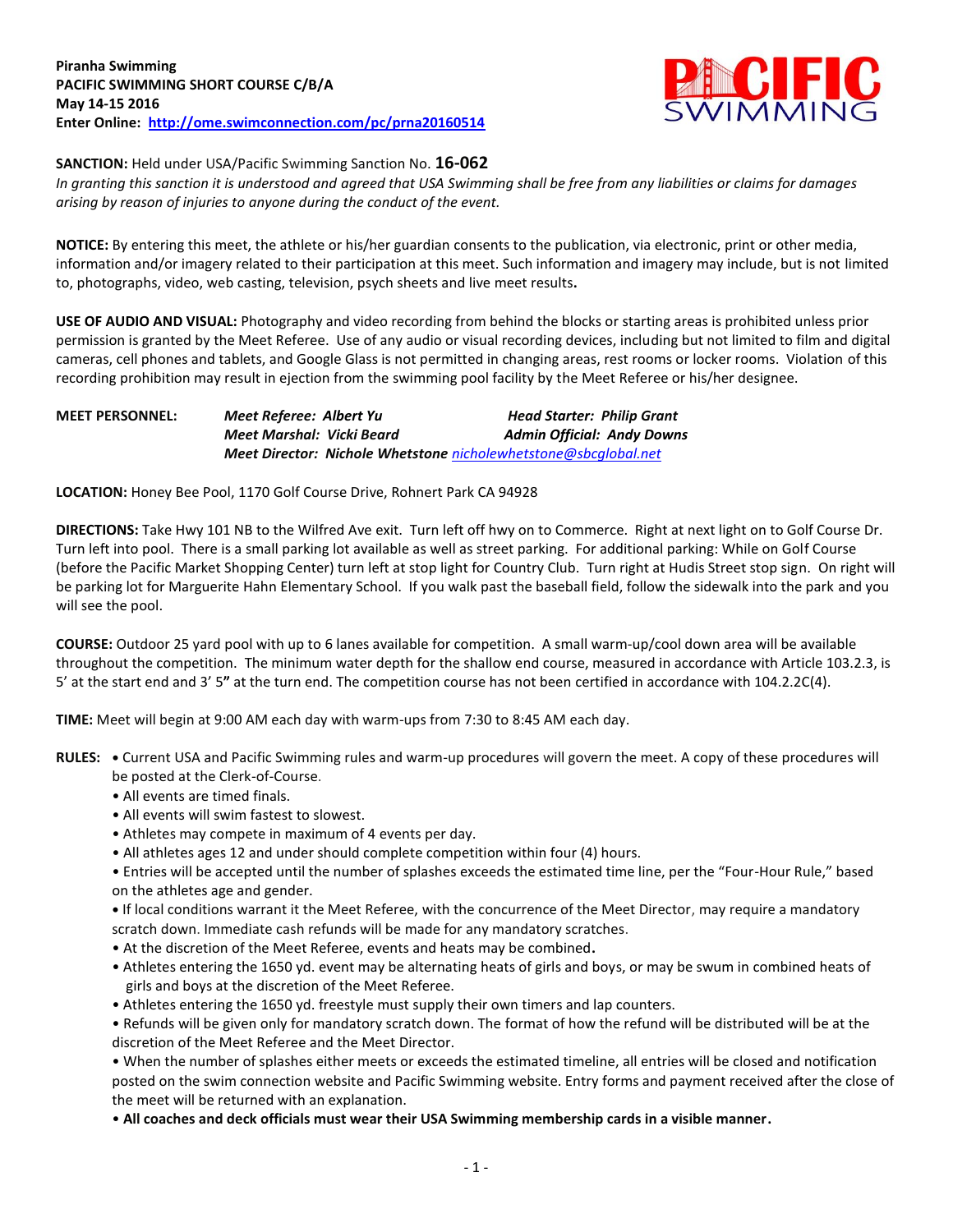**ATTENTION HIGH SCHOOL ATHLETES:** If you are a high school athlete in season, you need to be Unattached from this meet. It is the athlete's responsibility to be Unattached from this meet. You can un-attach at the meet if necessary. This does not apply to athletes swimming under the rules of the Nevada Interscholastic Activities Association (NIAA).

**UNACCOMPANIED ATHLETES:** Any USA-S athlete-member competing at the meet must be accompanied by a USA Swimming member-coach for the purposes of athlete supervision during warm-up, competition and warm-down. If a coach-member of the athlete's USA-S Club does not attend the meet to serve in said supervisory capacity, it is the responsibility of the athlete or the athlete's legal guardian to arrange for supervision by a USA-S member-coach. The Meet Director or Meet Referee may assist the athlete in making arrangements for such supervision; however, it is recommended that such arrangements be made in advance of the meet by the athlete's USA-S Club Member-Coach.

**RACING STARTS:** Athletes must be certified by a USA-S member-coach as being proficient in performing a racing start, or must start the race in the water. It is the responsibility of the athlete or the athlete's legal guardian to ensure compliance with this requirement.

**RESTRICTIONS:** • Smoking and the use of other tobacco products is prohibited on the pool deck, in the locker rooms, in spectator

- seating on standing areas and in all areas used by athletes, during the meet and during warm-up periods.
- Sale and use of alcoholic beverages is prohibited in all areas of the meet venue.
- No glass containers are allowed in the meet venue.
- No propane heater is permitted except for snack bar/meet operations.
- All shelters must be properly secured.

•Changing into or out of swimsuits other than in locker rooms or other designated areas is prohibited. • Destructive devices, to include but not limited to, explosive devices and equipment, firearms (open or concealed), blades, knives, mace, stun guns and blunt objects are strictly prohibited in the swimming facility and its surrounding areas. If observed, the Meet Referee or his/her designee may ask that these devices be stored safely away from the public or removed from the facility. Noncompliance may result in the reporting to law enforcement authorities and ejection from the facility. Law enforcement officers (LEO) are exempt per applicable laws.

•No pets are allowed on the pool deck other than working assistance animals.

**ELIGIBILITY:** • Athletes must be current members of USA-S and enter their name and registration number on the meet entry card as they are shown on their Registration Card. If this is not done, it may be difficult to match the athlete with the registration and times database. The meet host will check all athlete registrations against the SWIMS database and if not found to be registered, the Meet Director shall accept the registration at the meet (a \$10 surcharge will be added to the regular registration fee). Duplicate registrations will be refunded by mail.

• Athletes in the "A" Division must have met at least USA Swimming Motivational "A" minimum time standard. Athletes in the "B" Division must have met at least the listed "B" minimum time standard. All entry times slower than the listed "B" time standard will be in the "C" Division.

• Entries with **"NO TIME" will be accepted** 

• Entry times submitted for this meet will be checked against a **computer** database and may be changed in accordance with Pacific Swimming Entry Time Verification Procedures.

• Disabled athletes are welcome to attend this meet and should contact the Meet Director or Meet Referee regarding any special accommodations on entry times and seeding per Pacific Swimming policy.

• Athletes 19 years of age and over may compete in the meet for time only, no awards. Such athletes must have met standards for the 17-18 age group.

• The athlete's age will be the age of the athlete on the first day of the **meet**.

**ENTRY FEES:** \$4.00 per event plus an \$8.00 participation fee per athlete. Entries will be rejected if payment is not sent at time of request. No refunds will be made except mandatory scratch downs.

**ONLINE ENTRIES:** To enter online go to **<http://ome.swimconnection.com/pc/prna20160514>**

to receive an immediate entry confirmation. This method requires payment by credit card. Swim Connection, LLC charges a processing fee for this service, equal to \$1 per athlete plus 5% of the total Entry Fees. Please note that the processing fee is a separate fee from the Entry Fees. If you do not wish to pay the processing fee, enter the meet using a mail entry. **Entering online is a convenience, is completely voluntary, and is in no way required or expected of an athlete by Pacific Swimming.** Online entries will be accepted through Monday, May 2, 2016.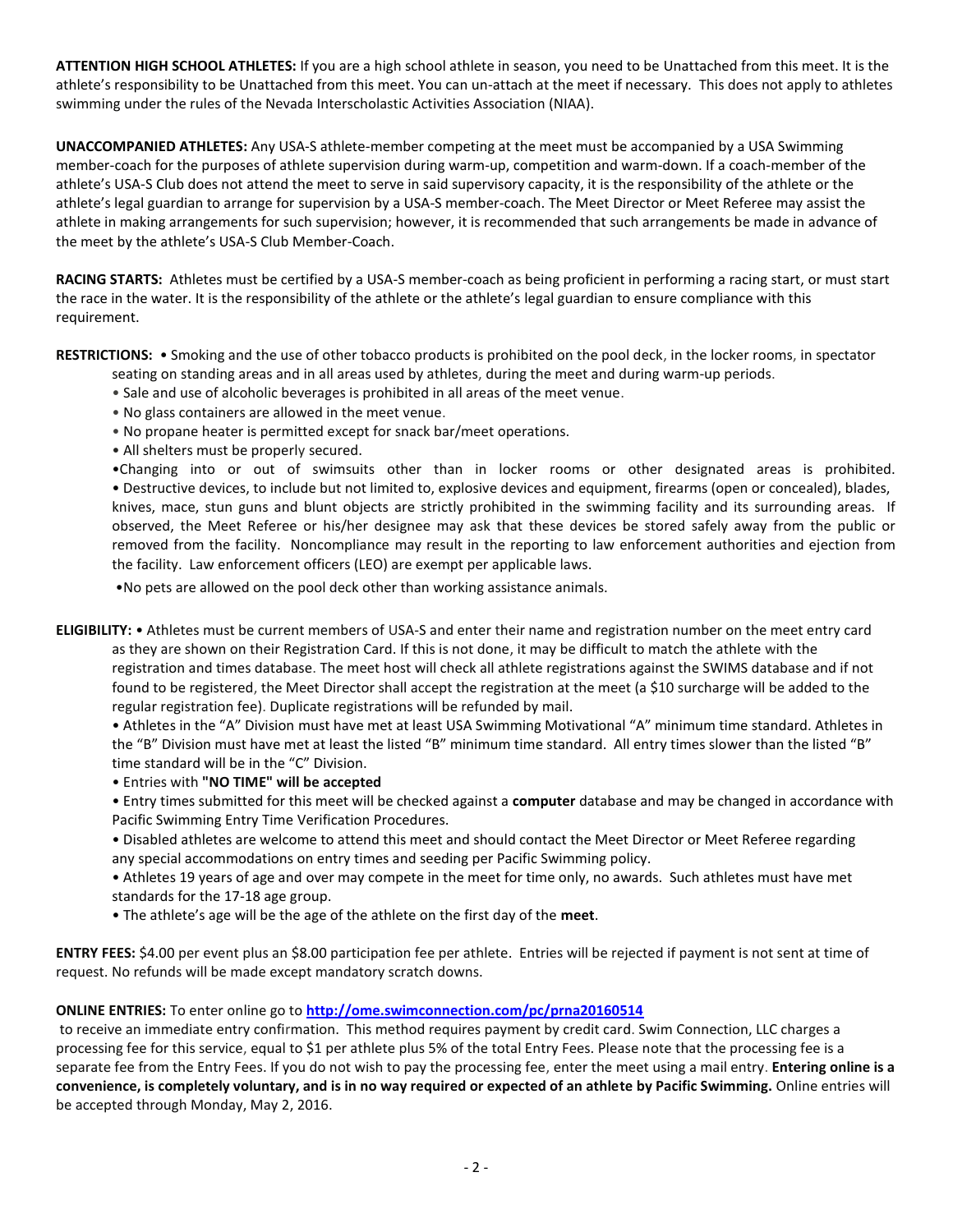**MAILED OR HAND DELIVERED ENTRIES**: Entries must be on the attached consolidated entry form. Forms must be filled out completely and printed clearly with athlete's best time. Entries must be postmarked by midnight, May 2, 2016 or hand delivered by 6:30 p.m., May 2,2016. No late entries will be accepted. Requests for confirmation of receipt of entries should include a selfaddressed envelope.

**Make check payable to**: Piranha Swimming

**Mail entries to**: Nichole Whetstone 959 Golf Course Drive Suite 142 Rohnert Park CA 94928. **Hand deliver entries to**: Vicki Beard 1170 Golf Course Drive Rohnert Park CA 94928.

**CHECK-IN:** The meet will be deck seeded. Athletes must check-in at the Clerk-of-Course. No event shall be closed more than 30 minutes before the scheduled start of the session. Close of check-in for all individual events shall be no more than 60 minutes before the estimated time of the start of the first heat of the event. Athletes who do not check in will not be seeded and will not be allowed to compete in that event.

**SCRATCHES:** Any athletes not reporting for or competing in an individual timed final event that they have checked in for shall not be penalized. Athletes who must withdraw from an event after it is seeded are requested to inform the referee immediately.

AWARDS: Awards will be given for 1<sup>st</sup> - 8<sup>th</sup> place in the "A," "B" and "C" divisions, for each event and age group (8&U, 9-10, and 11-12, 13-14, 15-16, 17-18.) The 10 & Under individual events will be swum as combined events with awards given for each separate age group (8 & under, 9-10.) The 13 & Over individual events will be swum in combined events with awards given for each separate age group (13-14, 15-16, 17-18.) The 15 & Over individual events will be swum in combined events with awards given for each separate age group (15-16, 17-18.) "A" medals will be awarded for new "A" times achieved by athletes in divisions "B" and "C" regardless of the place achieved in the event

**AWARDS MUST BE PICKED UP ON SUNDAY BY A TEAM'S COACH OR TEAM REPRESENTATIVE. AWARDS WILL NOT BE MAILED. AWARDS THAT ARE NOT PICKED UP AT THE MEET (ONLY FOR ZONE 3 TEAMS) WILL BE AVAILABLE AT THE NEXT ZONE 3 BOARD MEETING. NON ZONE 3 TEAMS AND UNATTACHED ATHLETES MUST COORDINATE WITH THE AWARDS DESK FOR PICK UP &/OR DELIVERY OF AWARDS AND FOR THOSE AWARDS NOT PICKED UP, PRE-PAID ENVELOPES MUST BE PROVIDED. AWARDS WILL NOT BE INDIVIDUALLY DISTRIBUTED THROUGHOUT THE MEET.**

**ADMISSION:** Free. A program will be available for a fee.

**SNACK BAR & HOSPITALITY:** A snack bar will be available throughout the competition. Coaches and working deck officials will be provided lunch. Hospitality will serve refreshments to timers and volunteers.

**MISCELLANEOUS:** No overnight parking is allowed. Facilities will not be provided after meet hours.

**MINIMUM OFFICIALS**: At least seven days prior to the start of the meet, meet management (Meet Director and/or Meet Referee) shall contact a representative from each club participating in the meet, and provide a preliminary inventory of the officials that club is required to provide for each session. Each club shall, by the start of the meet, provide to the Meet Director or designee a list of Officials who have agreed to represent that club during each session of the meet.

At the meet, meet management shall conduct an inventory of officials, and shall compare the number of athletes entered in each session by each club with the number of officials present representing each club. If meet management certifies that a club has not provided sufficient officials for any session of the meet in accordance with the table below, excluding finals in a trials and finals meet, the club will be fined \$100 per missing official per session of the meet.

| Club athletes entered in session | Trained and carded officials required |  |  |  |  |  |
|----------------------------------|---------------------------------------|--|--|--|--|--|
| $1 - 10$                         |                                       |  |  |  |  |  |
| $11 - 25$                        |                                       |  |  |  |  |  |
| 26-50                            |                                       |  |  |  |  |  |
| $51 - 75$                        |                                       |  |  |  |  |  |
| 76-100                           |                                       |  |  |  |  |  |
| 100 or more                      |                                       |  |  |  |  |  |

\*Zone 3 will include assigned and working Colorado, Intermediary/ Chief Timing Judge, and Computer operator in the count of officials for a session although these positions are not carded. Zone 3 will accept uncarded Trainees in the count of officials for up to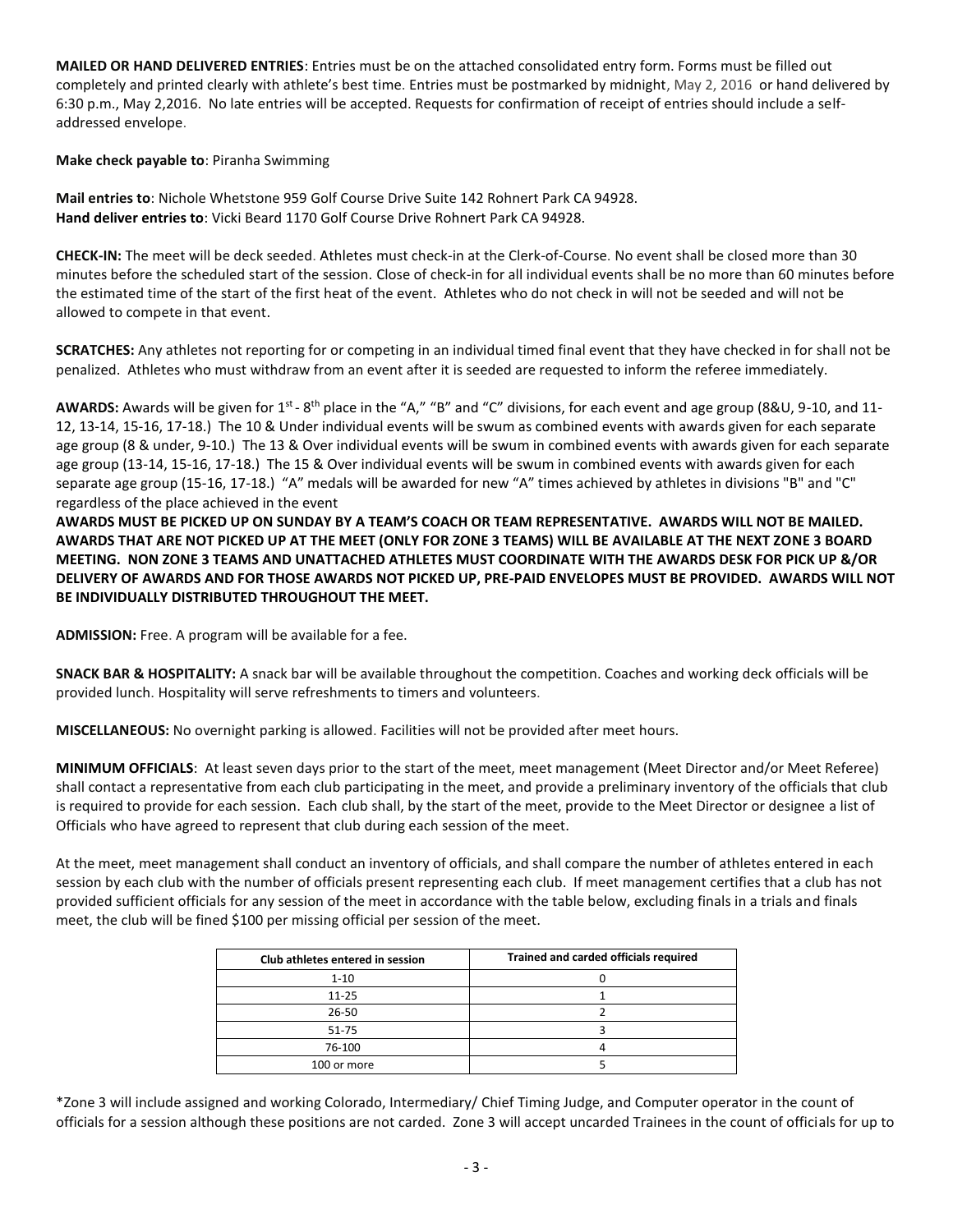two sessions. Clubs may use officials "borrowed" from other clubs, or unattached officials at the meet who agree, to fulfill their obligation under the rule.

## **EVENTS**

| Saturday, 5/14/16 |                           |                |
|-------------------|---------------------------|----------------|
| <b>EVENT#</b>     | <b>EVENT</b>              | <b>EVENT#</b>  |
| $\mathbf{1}$      | 10 & Under 100 IM         | $\overline{2}$ |
| 3                 | 11 & Over 50 Free         | 4              |
| 5                 | 10 & Under 100 Back       | 6              |
| $\overline{7}$    | 11 & Over 100 Fly         | 8              |
| 9                 | 10 & Under 25 Free        | 10             |
| 11                | 11 & Over 25 Breast       | 12             |
| 13                | 10 & Under 50 Back        | 14             |
| 15                | 11 & Over 50 Back         | 16             |
| 17                | 10 & Under 100 Free       | 18             |
| 19                | 11 & Over 100 Back        | 20             |
| 21                | 10 & Under 25 Fly         | 22             |
| 23                | 11 & Over 25 Back         | 24             |
| 25                | 10 & Under 50 Breast      | 26             |
| 27                | 11 & Over 50 Breast       | 28             |
| 29                | 10 & Under 50 Free        | 30             |
| 31                | 11 & Over 100 Breast      | 32             |
| 33                | 10 & Under 50 Fly         | 34             |
| 35                | 11 & Over 50 Fly          | 36             |
| 37                | 10 & Under 100 Fly        | 38             |
| 39                | 11 & Over 100 Free        | 40             |
| 41                | 10 & Under 25 Back        | 42             |
| 43                | 11 & Over 25 Fly          | 44             |
| 45                | 10 & Under 200 Free Relay | 46             |
| 47                | 11 & Over 200 Free Relay  | 48             |

| Saturday, 5/14/16 |                     |                | Sunday, 5/15/16 |                    |               |  |
|-------------------|---------------------|----------------|-----------------|--------------------|---------------|--|
| <b>EVENT#</b>     | <b>EVENT</b>        | <b>EVENT#</b>  | <b>EVENT#</b>   | <b>EVENT</b>       | <b>EVENT#</b> |  |
| 1                 | 10 & Under 100 IM   | $\overline{2}$ | 101             | 10 & Under 100 IM  | 102           |  |
| 3                 | 11 & Over 50 Free   | 4              | 103             | 13 & Over 200 IM   | 104           |  |
| 5                 | 10 & Under 100 Back | 6              | 105             | 11-12 100 IM       | 106           |  |
| 7                 | 11 & Over 100 Fly   | 8              | 107             | Open 200 Free      | 108           |  |
| 9                 | 10 & Under 25 Free  | 10             | 109             | 10 & Under 50 Fly  | 110           |  |
| 11                | 11 & Over 25 Breast | 12             | 111             | 13 & Over 100 Fly  | 112           |  |
| 13                | 10 & Under 50 Back  | 14             | 113             | 11-12 50 Fly       | 114           |  |
| 15                | 11 & Over 50 Back   | 16             | 115             | 10 & Under 50 Back | 116           |  |
| 17                | 10 & Under 100 Free | 18             | 117             | 11-12 100 Back     | 118           |  |
| 19                | 11 & Over 100 Back  | 20             | 119             | Open 1650 Free     | 120           |  |
|                   |                     |                |                 |                    |               |  |

Use the following URL to find the time standards: <http://www.pacswim.org/swim-meet-times/standards>